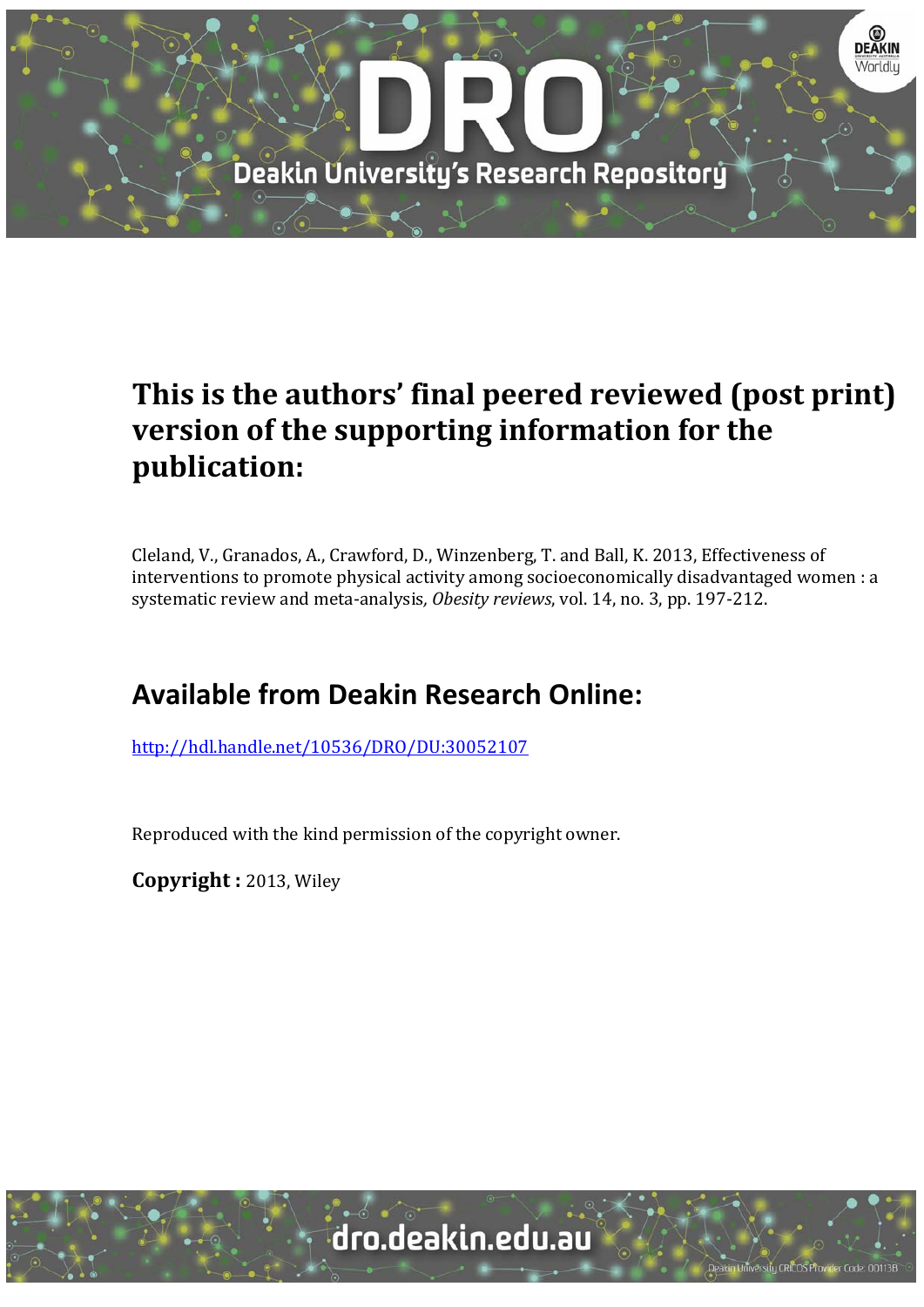# **Effectiveness of interventions to promote physical activity among socioeconomically disadvantaged women: A systematic review and meta‐analysis**

Verity Cleland1,2 *PhD*, Alba Granados1 *MDiet*, David Crawford1 *PhD*, Tania Winzenberg2 *PhD*, Kylie Ball1 *PhD*

<sup>1</sup> Centre for Physical Activity and Nutrition Research, Deakin University, 221 Burwood Hwy, Burwood 3125, Australia

<sup>2</sup> Menzies Research Institute Tasmania, University of Tasmania, Private Bag 23, Hobart 7000, Australia

**Correspondence**: Dr Verity Cleland verity.cleland@utas.edu.au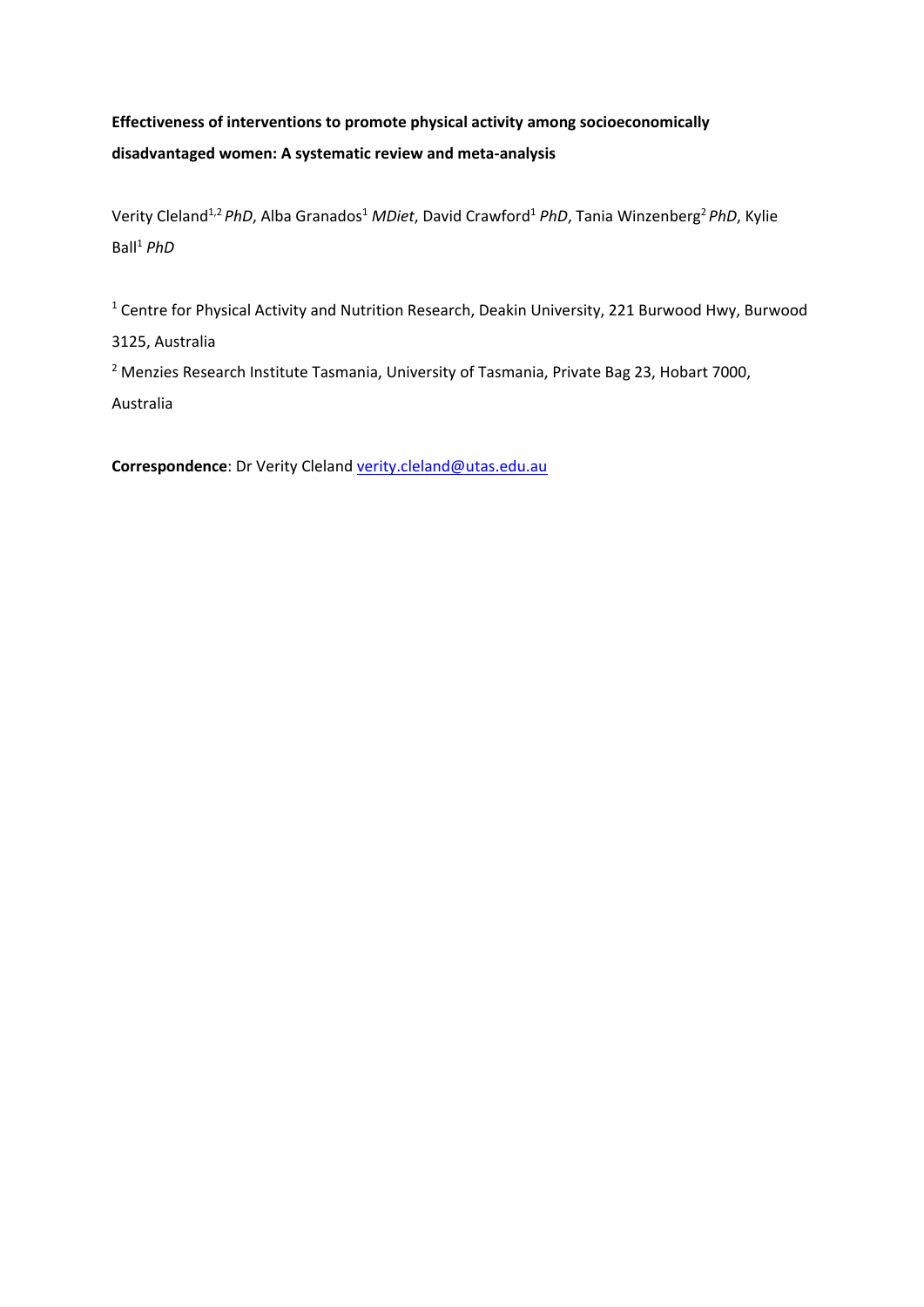

S1: PRISMA checklist for a systematic review or meta-analysis of randomised trials and other evaluation studies

| Section/topic             | #                                                                                                                                     | <b>Checklist item</b>                                                                                                                                                                                                                                                                                             |                |  |
|---------------------------|---------------------------------------------------------------------------------------------------------------------------------------|-------------------------------------------------------------------------------------------------------------------------------------------------------------------------------------------------------------------------------------------------------------------------------------------------------------------|----------------|--|
| <b>TITLE</b>              |                                                                                                                                       |                                                                                                                                                                                                                                                                                                                   |                |  |
| Title                     | $\mathbf{1}$                                                                                                                          | Identify the report as a systematic review, meta-analysis, or both.                                                                                                                                                                                                                                               | Title page     |  |
| <b>ABSTRACT</b>           |                                                                                                                                       |                                                                                                                                                                                                                                                                                                                   |                |  |
| Structured summary        | 2                                                                                                                                     | Provide a structured summary including, as applicable: background; objectives; data sources; study eligibility<br>criteria, participants, and interventions; study appraisal and synthesis methods; results; limitations; conclusions and<br>implications of key findings; systematic review registration number. |                |  |
| <b>INTRODUCTION</b>       |                                                                                                                                       |                                                                                                                                                                                                                                                                                                                   |                |  |
| Rationale                 | 3                                                                                                                                     | Describe the rationale for the review in the context of what is already known.                                                                                                                                                                                                                                    |                |  |
| Objectives                | 4                                                                                                                                     | Provide an explicit statement of questions being addressed with reference to participants, interventions,<br>comparisons, outcomes, and study design (PICOS).                                                                                                                                                     |                |  |
| <b>METHODS</b>            |                                                                                                                                       |                                                                                                                                                                                                                                                                                                                   |                |  |
| Protocol and registration | 5                                                                                                                                     | Indicate if a review protocol exists, if and where it can be accessed (e.g., Web address), and, if available, provide<br>registration information including registration number.                                                                                                                                  |                |  |
| Eligibility criteria      | 6                                                                                                                                     | Specify study characteristics (e.g., PICOS, length of follow-up) and report characteristics (e.g., years considered,<br>language, publication status) used as criteria for eligibility, giving rationale.                                                                                                         |                |  |
| Information sources       | 7                                                                                                                                     | Describe all information sources (e.g., databases with dates of coverage, contact with study authors to identify<br>additional studies) in the search and date last searched.                                                                                                                                     |                |  |
| Search                    | Present full electronic search strategy for at least one database, including any limits used, such that it could be<br>8<br>repeated. |                                                                                                                                                                                                                                                                                                                   | S <sub>2</sub> |  |
| Study selection           | 9                                                                                                                                     | State the process for selecting studies (i.e., screening, eligibility, included in systematic review, and, if applicable,<br>included in the meta-analysis).                                                                                                                                                      |                |  |
| Data collection process   | 10                                                                                                                                    | Describe method of data extraction from reports (e.g., piloted forms, independently, in duplicate) and any<br>processes for obtaining and confirming data from investigators.                                                                                                                                     |                |  |
| Data items                | 11                                                                                                                                    | List and define all variables for which data were sought (e.g., PICOS, funding sources) and any assumptions and<br>simplifications made.                                                                                                                                                                          |                |  |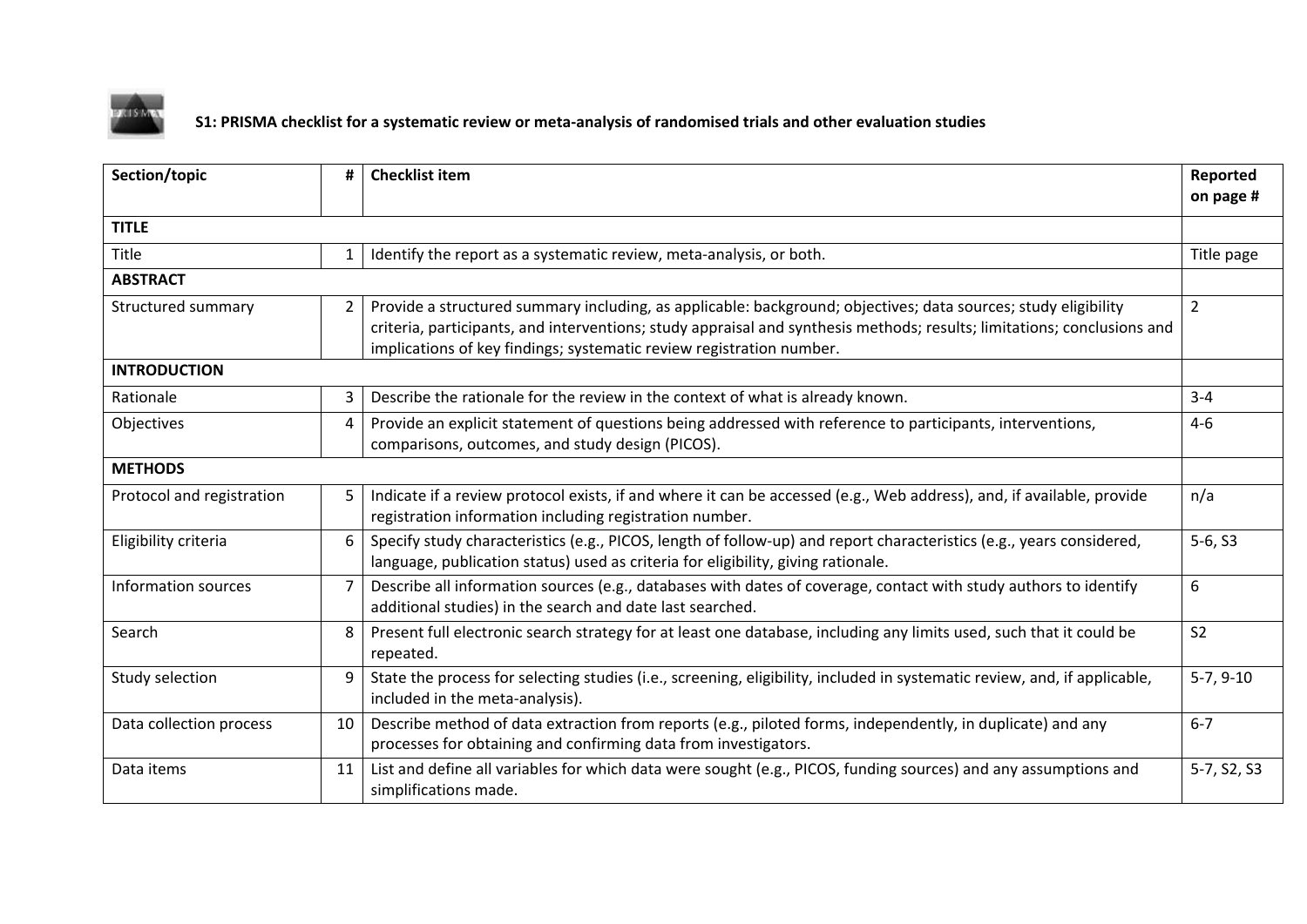| Section/topic                         |                                                                                                                                                                                               | <b>Checklist item</b>                                                                                                                                                                                                     |                                  |  |
|---------------------------------------|-----------------------------------------------------------------------------------------------------------------------------------------------------------------------------------------------|---------------------------------------------------------------------------------------------------------------------------------------------------------------------------------------------------------------------------|----------------------------------|--|
| Risk of bias in individual<br>studies | 12                                                                                                                                                                                            | Describe methods used for assessing risk of bias of individual studies (including specification of whether this was<br>done at the study or outcome level), and how this information is to be used in any data synthesis. |                                  |  |
| Summary measures                      | 13                                                                                                                                                                                            | State the principal summary measures (e.g., risk ratio, difference in means).                                                                                                                                             |                                  |  |
| Synthesis of results                  | 14                                                                                                                                                                                            | Describe the methods of handling data and combining results of studies, if done, including measures of consistency<br>(e.g., $I^2$ ) for each meta-analysis.                                                              |                                  |  |
| Risk of bias across studies           | 15                                                                                                                                                                                            | Specify any assessment of risk of bias that may affect the cumulative evidence (e.g., publication bias, selective<br>reporting within studies).                                                                           |                                  |  |
| Additional analyses                   | 16                                                                                                                                                                                            | Describe methods of additional analyses (e.g., sensitivity or subgroup analyses, meta-regression), if done, indicating<br>which were pre-specified.                                                                       |                                  |  |
| <b>RESULTS</b>                        |                                                                                                                                                                                               |                                                                                                                                                                                                                           |                                  |  |
| Study selection                       | 17                                                                                                                                                                                            | Give numbers of studies screened, assessed for eligibility, and included in the review, with reasons for exclusions at<br>each stage, ideally with a flow diagram.                                                        |                                  |  |
| Study characteristics                 | 18                                                                                                                                                                                            | For each study, present characteristics for which data were extracted (e.g., study size, PICOS, follow-up period) and<br>provide the citations.                                                                           |                                  |  |
| Risk of bias within studies           | 19                                                                                                                                                                                            | Present data on risk of bias of each study and, if available, any outcome level assessment (see item 12).                                                                                                                 |                                  |  |
| Results of individual studies         | 20                                                                                                                                                                                            | For all outcomes considered (benefits or harms), present, for each study: (a) simple summary data for each<br>intervention group (b) effect estimates and confidence intervals, ideally with a forest plot.               |                                  |  |
| Synthesis of results                  | 21<br>Present results of each meta-analysis done, including confidence intervals and measures of consistency.                                                                                 |                                                                                                                                                                                                                           | $12-13,$<br>Table 3,<br>Figure 2 |  |
| Risk of bias across studies           | Present results of any assessment of risk of bias across studies (see Item 15).<br>22                                                                                                         |                                                                                                                                                                                                                           | $13-14,$<br>Table 2,<br>Table 3  |  |
| Additional analysis                   | 23                                                                                                                                                                                            | Give results of additional analyses, if done (e.g., sensitivity or subgroup analyses, meta-regression [see Item 16]).                                                                                                     |                                  |  |
| <b>DISCUSSION</b>                     |                                                                                                                                                                                               |                                                                                                                                                                                                                           |                                  |  |
| Summary of evidence                   | Summarize the main findings including the strength of evidence for each main outcome; consider their relevance to<br>24<br>key groups (e.g., healthcare providers, users, and policy makers). |                                                                                                                                                                                                                           | $15 - 16$                        |  |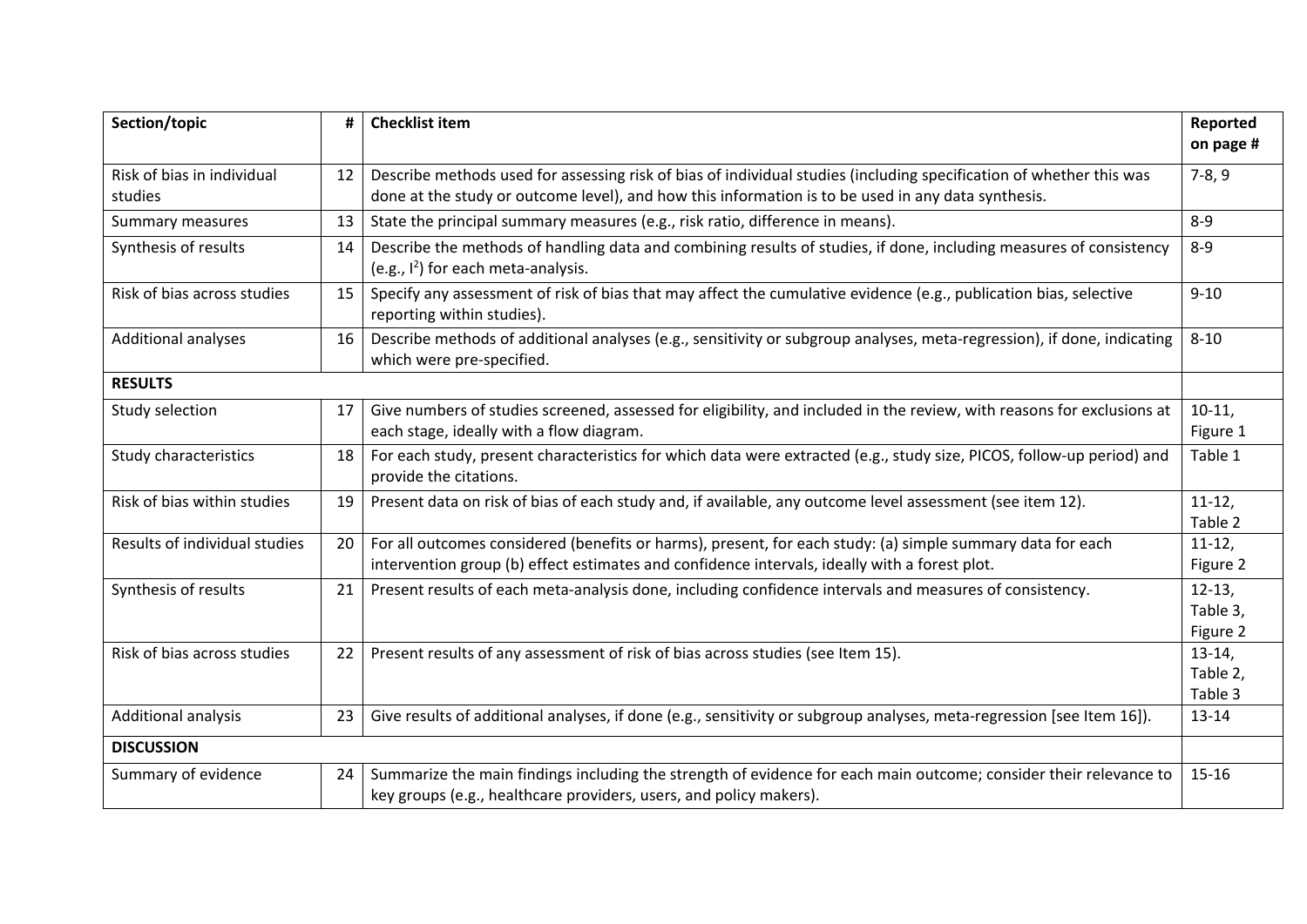| Section/topic  | #                                                                                                                                                   | <b>Checklist item</b>                                                                                                                                            | Reported<br>on page # |
|----------------|-----------------------------------------------------------------------------------------------------------------------------------------------------|------------------------------------------------------------------------------------------------------------------------------------------------------------------|-----------------------|
| Limitations    | 25                                                                                                                                                  | Discuss limitations at study and outcome level (e.g., risk of bias), and at review-level (e.g., incomplete retrieval of<br>identified research, reporting bias). |                       |
| Conclusions    | 26                                                                                                                                                  | Provide a general interpretation of the results in the context of other evidence, and implications for future<br>research.                                       |                       |
| <b>FUNDING</b> |                                                                                                                                                     |                                                                                                                                                                  |                       |
| Funding        | Describe sources of funding for the systematic review and other support (e.g., supply of data); role of funders for<br>27<br>the systematic review. |                                                                                                                                                                  |                       |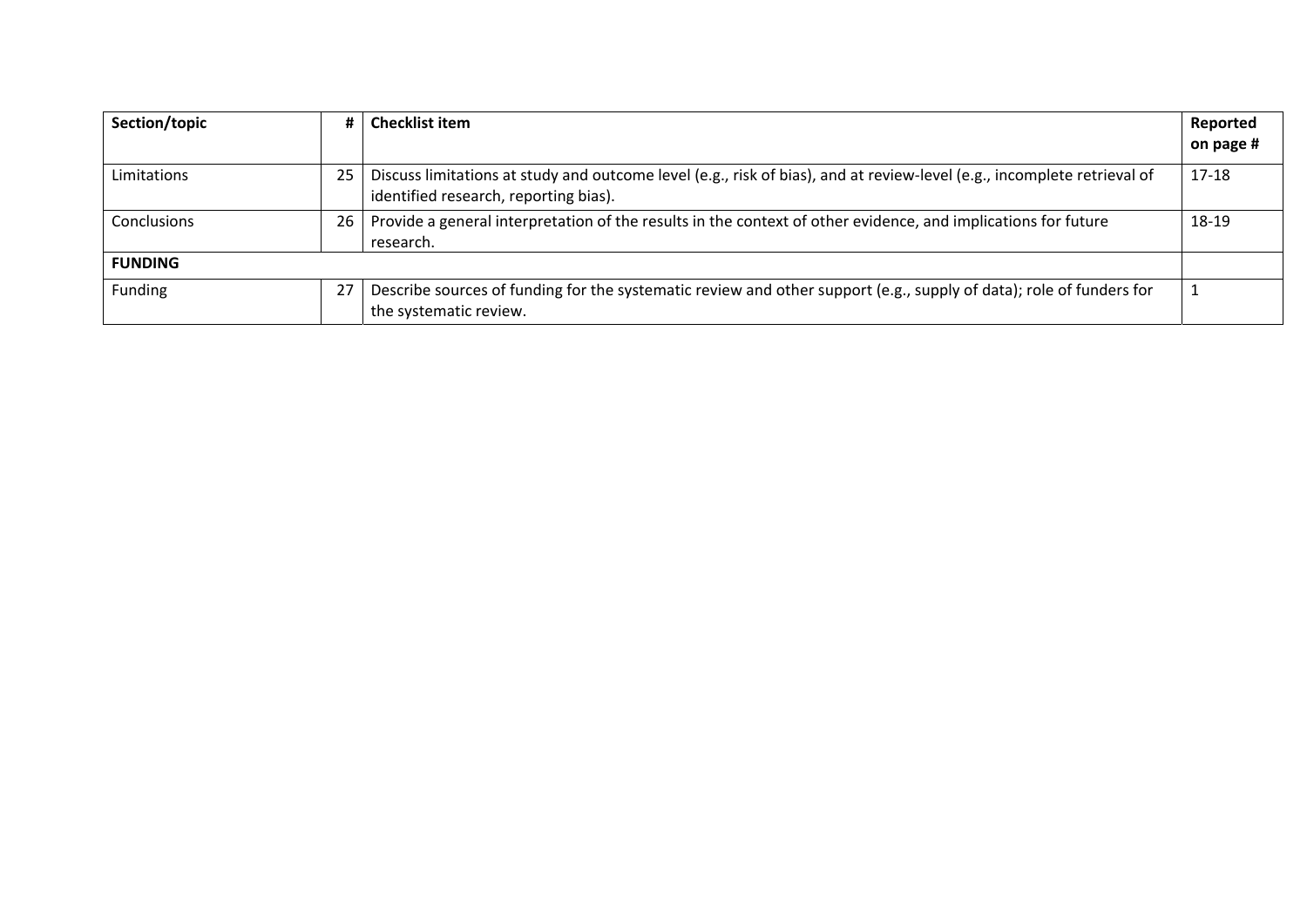#### **S2: Search strategy and results**

#### Databases and vocabulary tools

The following databases and vocabulary tools were chosen to provide a comprehensive search of relevant peer‐reviewed literature:

- Pubmed: MeSH database
- **•** EMBASE: EMTREE function
- Medline with Full Text: MeSH
- CINAHL: CINAHL headings
- PsycINFO: thesaurus
- Web of Science: no vocabulary tools available
- Global Health: no vocabulary tools available

### Search terms

Search terms were taken from each of the databases' vocabulary tools where available. The Web of Science and Global Health databases did not have such vocabulary tools, thus the terms that were found in the other databases were also used for these two databases. Initially, key words generated by the authors were entered in each of the databases' vocabulary tools (where available) in order to generate appropriate search terms. These were: "physical activity", "exercise", "health behaviour", and "walking" (terms related to the outcome); "socioeconomic disadvantage", "disadvantaged", and "underserved populations", "women", and "female" (terms related to the population group); and "intervention studies", "programs", and "health promotion programs" (terms related to the study design). Once the appropriate search terms had been established, these were grouped together according to the PICOS (population, intervention, control group, outcome, study design) framework  $^1$ and entered into the search field of each database.

### Refining searches

Searches in the above databases were limited (where the database allowed) to peer‐reviewed articles, human subjects, female subjects, age 19‐64 years, and English language articles. Truncated terms were used where appropriate such as for "study or studies", "program or programs". Wildcard terms were used where appropriate for words that had different spelling (e.g. to search for behaviour or behaviour, the term "behavi\$r" was used).

#### Search results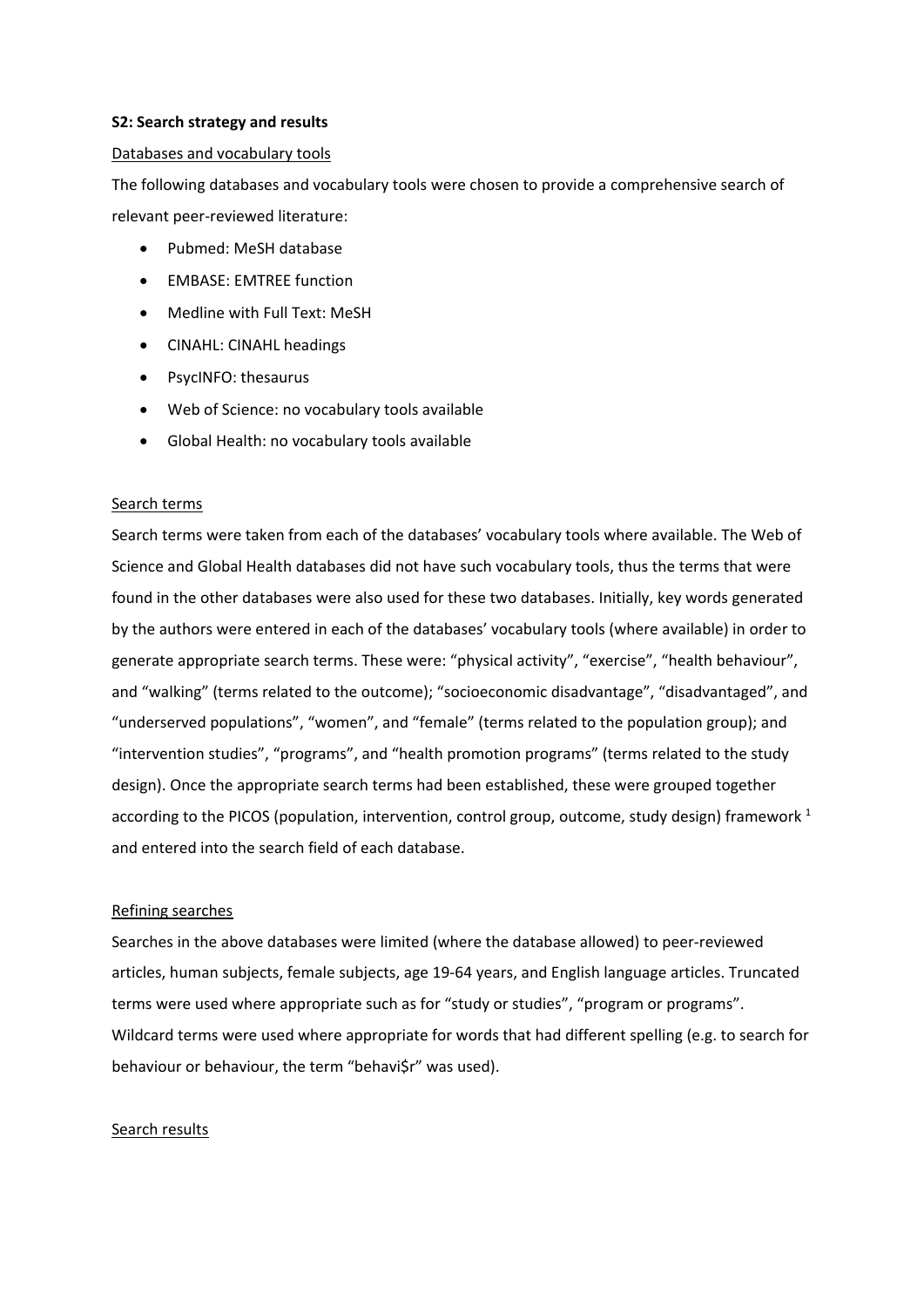The specific search terms, strategies and approaches used in each database, and the numbers of resulting articles identified, are provided below.

# *PubMed (MeSH terms):*

- #1("Motor Activity"[Mesh] OR "Exercise"[Mesh] OR "Walking"[Mesh] OR "Health Behavior"[Mesh])
- #2("Health Promotion"[Mesh] OR "Intervention Studies"[Mesh] OR "Self‐Evaluation Programs"[Mesh])
- #3 ("Socioeconomic Factors"[Mesh] OR "Social Class"[Mesh] OR "Population Characteristics"[Mesh] OR "Income"[Mesh] OR "Educational Status"[Mesh] OR "Occupations"[Mesh])
- $\bullet$  #1 AND #2 AND #3
- Limiters: Humans, Female, English, Adult: 19‐44 years, Middle Aged: 45‐64 years
- Results: 1225 articles identified

# *EMBASE (using the EMTREE tool):*

- ('physical activity'/exp OR 'exercise'/exp OR 'walking'/exp) AND ('social status'/exp OR 'socioeconomics'/exp) AND ('health promotion'/exp OR 'intervention study'/exp) AND wom?n AND [adult]/lim AND [humans]/lim AND [english]/lim
- Results: 200 articles identified

*MEDLINE with Full Text, CINAHL with Full Text, PsycINFO, Global Health (with MeSH terms only):*

- #1(MH "Motor Activity") or (MH "Exercise") or (MH "Walking")
- #2 (MH "Health Promotion") or (MH "Intervention Stud\*") or (MH "Self‐Evaluation Program\*") or (MH "Randomized controlled trial")
- #3 (MH "Income") or (MH "Occupations") or (MH "Education") or (MH "Population Characteristics") or (MH "Socioeconomic Factors") or (MH "Social Class") or (MH "Educational Status")
- $\bullet$  #1 AND #2 AND #3
- Limiters: Peer Reviewed; English Language; Language: English; Gender: Female; Age Groups: Adult, 19‐44 years, Middle Age, 45‐64 years; Language: English; English Language; Human; Gender: Female; Age Related: Adult: 19‐44 years, Middle Aged: 45‐64 years; Languages: English; Language: English; Age Groups: Adulthood (18 yrs & older), Young Adulthood (18‐29 yrs), Thirties (30‐39 yrs), Middle Age (40‐64 yrs); Population Group: Human, Female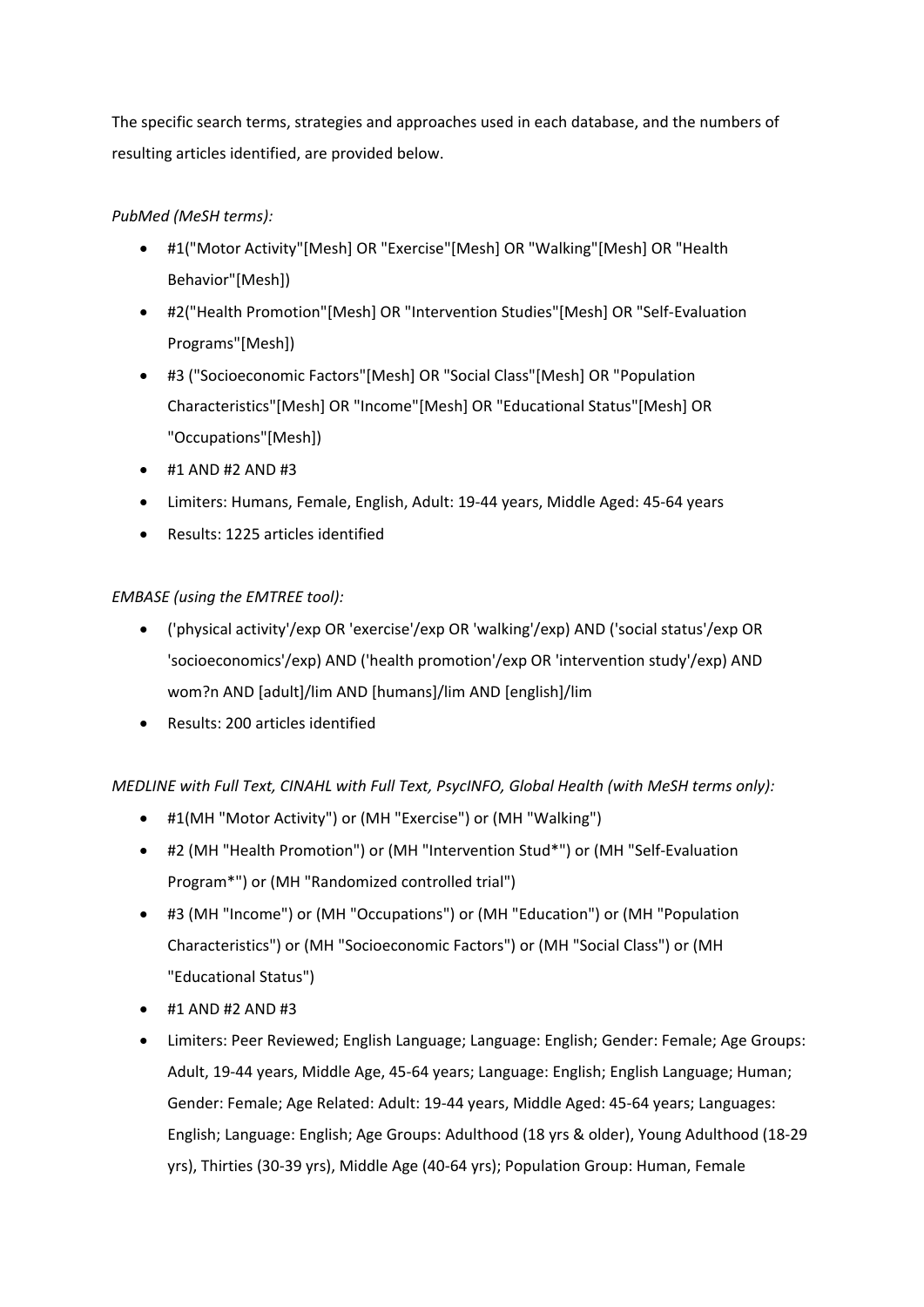Results: 41 articles identified

## *MeSH terms, CINAHL headings and PsycINFO thesaurus:*

- ( "Motor Activity" or "Physical Activity" or "Physical inactivity" or "Exercise" or "Walking" or "Health Behav?r" ) and ( "Self‐Evaluation Program\*" or "Health Promotion" or "Intervention Stud\*" or "Intervention" or "Randomized controlled trial" or "Behavi?r Change" ) and ( "Socioeconomic Factor\*" or "Socioeconomic Status" or "Disadvantage\*" ) and ( "wom?n" or "female" ) and ( "Income" or "Occupation\*" or "Education" or "Educational status" )
- Limiters: Peer Reviewed; English Language; Language: English; Gender: Female; Age Groups: Adult, 19‐44 years, Middle Age, 45‐64 years; Language: english; English Language; Human; Gender: Female; Age Related: Adult: 19‐44 years, Middle Aged: 45‐64 years; Languages: English; Publication Type: Peer Reviewed Journal; English; Language: English; Age Groups: Adulthood (18 yrs & older), Young Adulthood (18‐29 yrs), Thirties (30‐39 yrs), Middle Age (40‐64 yrs); Population Group: Human, Female
- Results: 348 articles identified

## *Web of Science:*

- Topic=(exercise or walking or motor activity) AND Topic=(health promotion or intervention stud\* or self‐evaluation program\*) AND Topic=(socioeconomic factor\* or social class or disadvantaged or income or education or educational status or occupation\*) AND Topic=(wom?n or female) AND Topic=(health behavi?r)
- Results: 92 articles identified (search refined to articles only)

# *MeSH terms (nesting of search terms to restrict results):*

- ("Motor Activity"[Mesh] OR "Exercise"[Mesh] OR "Walking"[Mesh] OR "Health Behavior"[Mesh]) AND "Health Promotion"[Mesh] AND ("Intervention Studies"[Mesh] OR "Self‐Evaluation Programs"[Mesh]) AND ("Socioeconomic Factors"[Mesh] OR "Social Class"[Mesh] OR "Population Characteristics"[Mesh] OR "Income"[Mesh] OR "Educational Status"[Mesh] OR "Occupations"[Mesh]) AND ("women"[MeSH Terms] OR "women"[All Fields] OR "female"[MeSH Terms] OR "female"[All Fields])
- Limiters: Humans, English, Adult: 19‐44 years, Middle Aged: 45‐64 years
- Results: 33 articles identified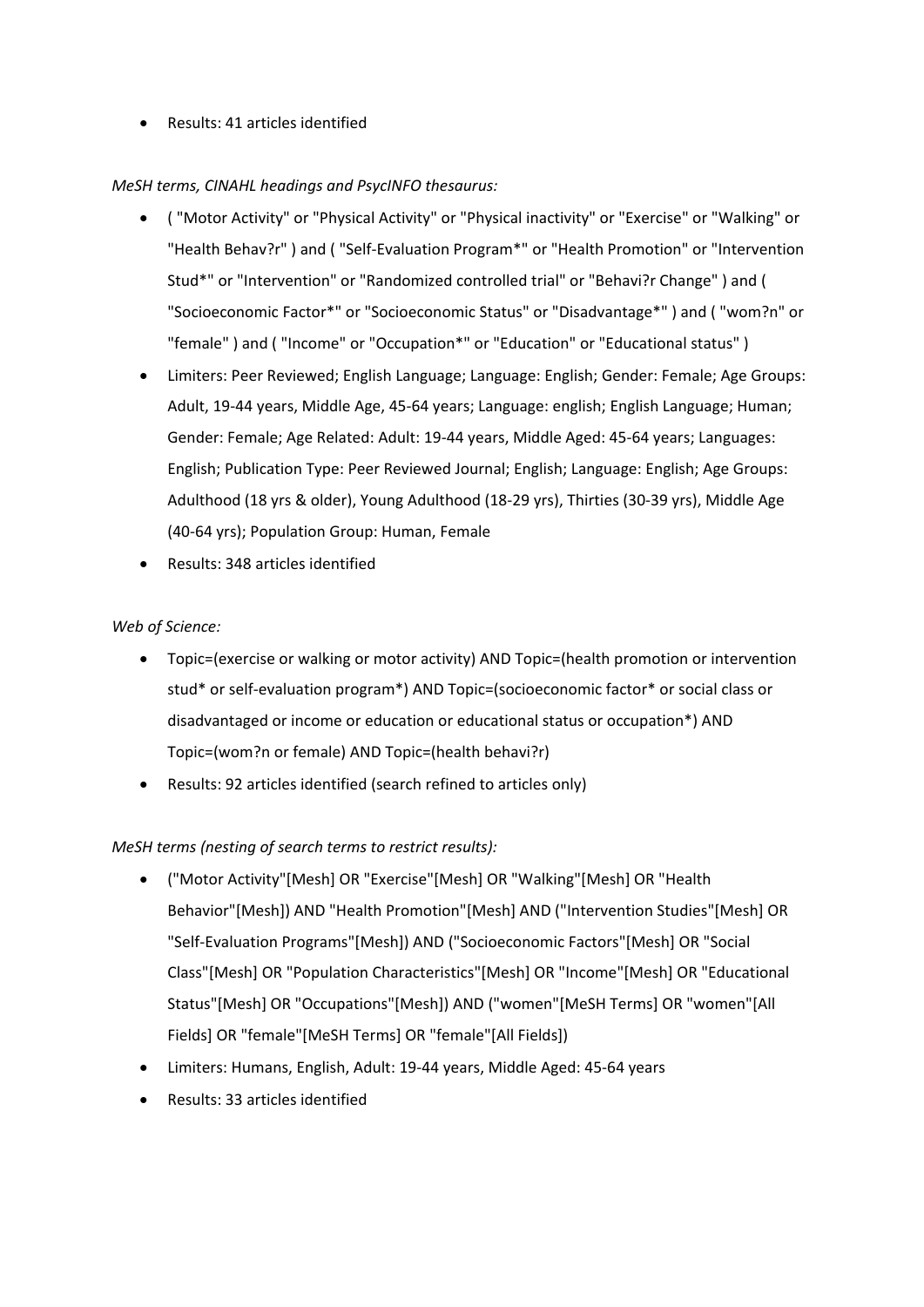#### **S3: Data extraction**

#### General data extraction

Study details (title, authors, country); study characteristics (design, aims, inclusion/exclusion criteria; recruitment source; blinding, sequence generation, allocation concealment, unit of allocation); participant characteristics (age, sex, ethnicity; indicator of socioeconomic status; baseline differences in participant characteristics); intervention and setting details (setting; target population; intervention length, intervention protocol development, behavioural strategies employed in the intervention, mode of intervention delivery use of a theoretical framework to guide intervention development and/or implementation; number of intervention groups; other health interventions, e.g. healthy eating; description of control group); outcome data and results (time points data collected and reported; measure assessed, unit of assessment, measurement tool, tool reliability and validity [where reference to another article was given for reliability and/or validity data, the original source was located and this information extracted]; relevant secondary outcomes [cardiorespiratory fitness, muscular strength, pulse rate]; total length of follow‐up, number of follow‐up measurements, total number of participants enrolled, number of participants allocated to each group, number of participants included in analyses, number of withdrawals/dropouts/exclusions, reasons for withdrawals/dropouts/exclusions, number lost to follow‐up; summary outcome data, e.g. mean values for each group; type of analysis used; results of analysis, e.g. odds ratios, mean differences; effectiveness of main physical activity outcome measure); miscellaneous information (adverse outcomes; additional outcomes; funding source; key conclusions of authors; cost-effectiveness information; any contact with authors). Behaviour change techniques were coded by two authors (VC, AG) using the taxonomy developed by Abraham and colleagues,<sup>2</sup> which provides standardised definitions of 26 commonly used techniques included in behaviour change interventions.

#### Physical activity data extraction

Physical activity measures included objective and self-report measures; where both were reported, objective measures were selected for analysis in preference to self‐reported measures. Where multiple self‐reported outcomes were presented (e.g. walking, moderate activity, vigorous activity, leisure activity), the order of preference for selection was: the behaviour of most relevance to the intervention (e.g., in a study that aims to increase walking, self-reported walking was selected); total physical activity; walking (the most common activity for women); and leisure‐time physical activity (since it is discretionary and therefore more likely to be amenable to intervention). The following principles were also applied when selecting self‐reported outcomes: where two indicators of the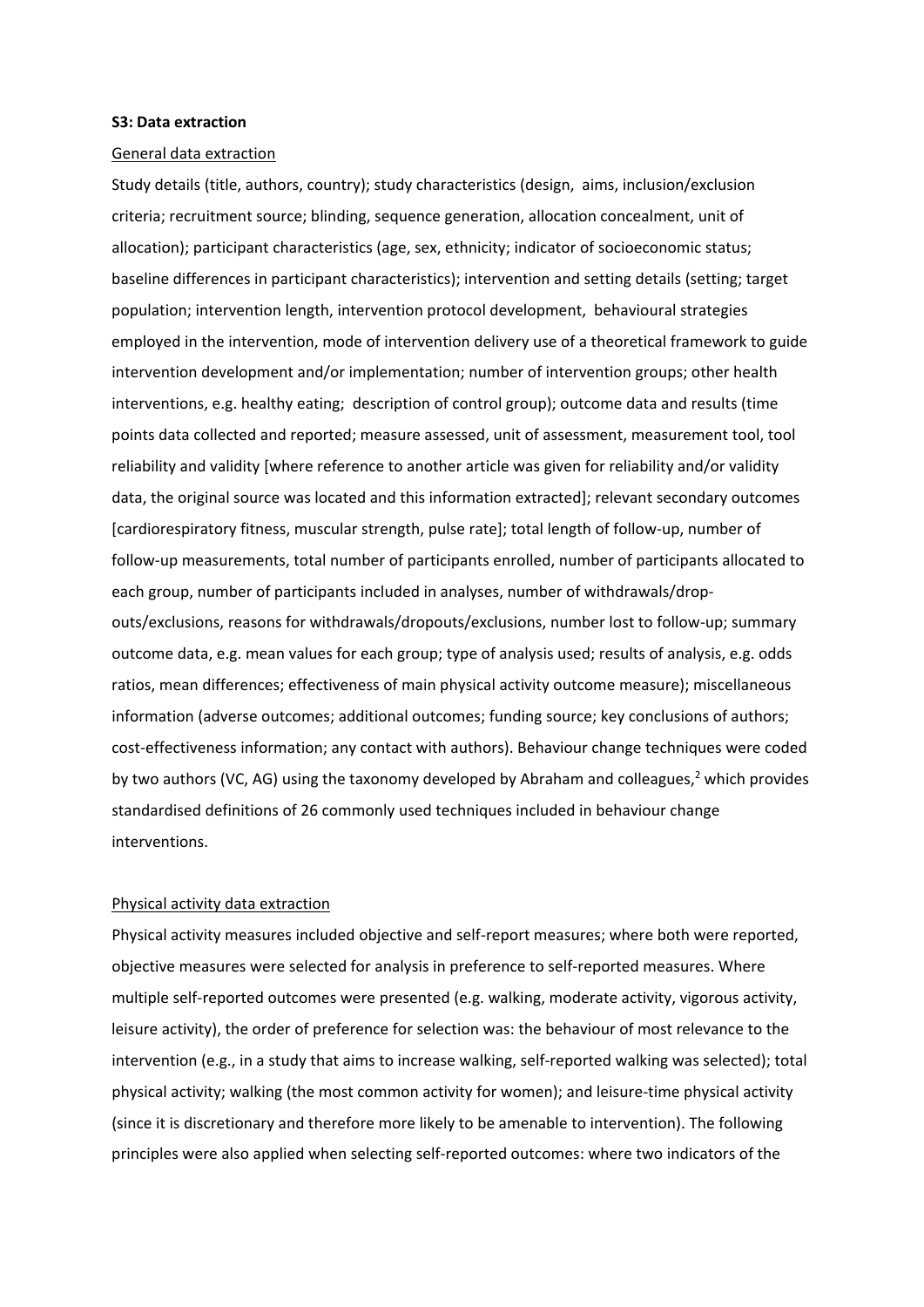same outcome were given (e.g. frequency of walking, duration of walking), duration was selected; METs were selected over kilocalorie expenditure; where the same variable was provided at more than one time point post‐intervention, preference was given to the time point with the longest duration since the end of the intervention.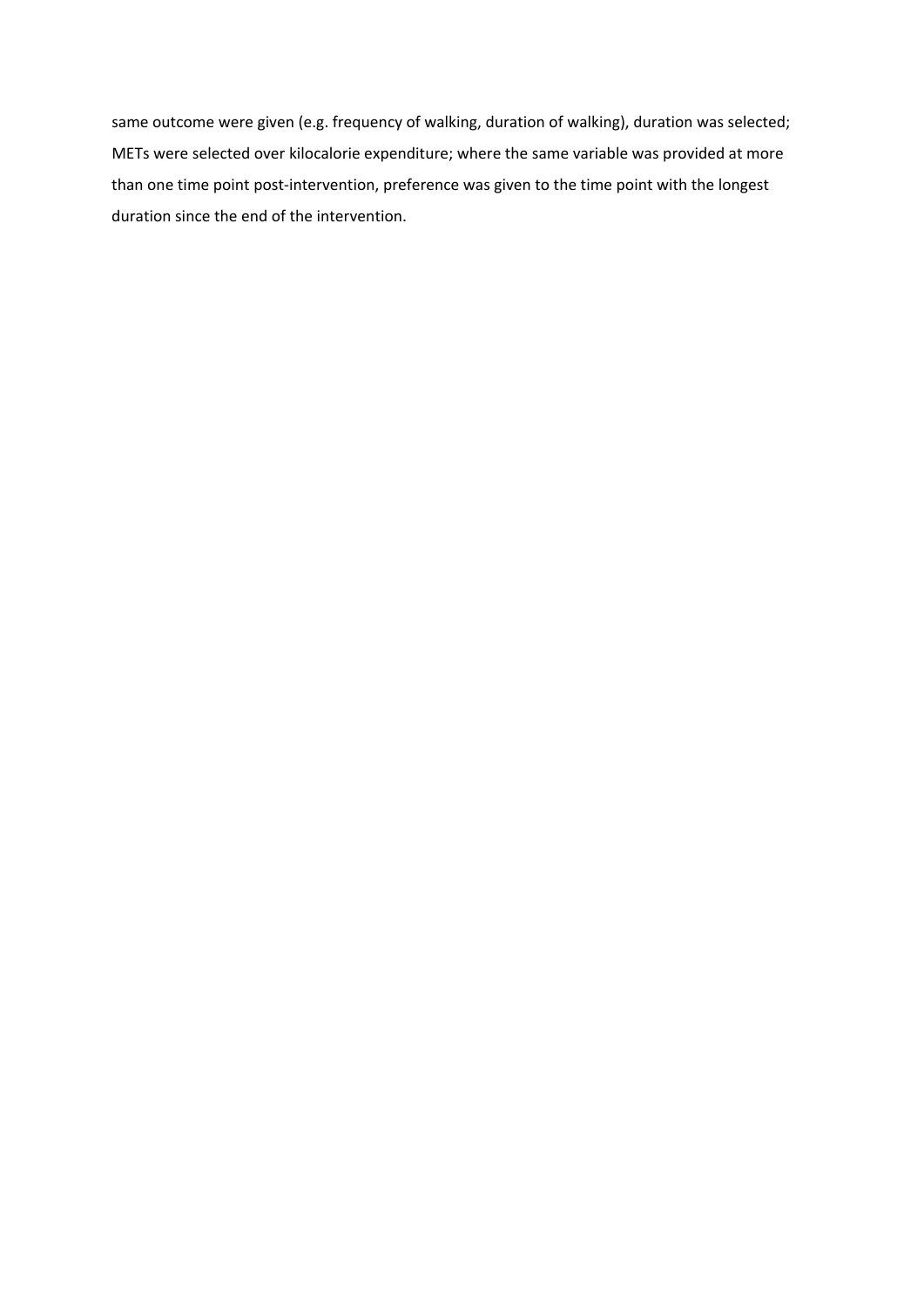# **S4: Behaviour change techniques employed in studies, categorised according to the Abraham**

| taxonomy |
|----------|
|----------|

| Technique                                      | N Studies      | Reference                 |
|------------------------------------------------|----------------|---------------------------|
|                                                | Employing      |                           |
|                                                | Technique      |                           |
| Provide information about behavior-health link | 12             | $3 - 14$                  |
| Prompt barrier identification                  | 11             | 3-5, 8, 10, 11, 14-18     |
| Plan social support or social change           | 10             | 3-5, 9, 11, 13, 14, 17-19 |
| Prompt self-monitoring of behaviour            | 7              | 3, 5, 8, 11, 15-17        |
| Prompt specific goal setting                   | 6              | 4, 5, 8, 9, 15, 17        |
| Teach to use prompts or cues                   | 6              | 8-11, 15, 18              |
| Provide general encouragement                  | 6              | 3, 8-10, 14, 15           |
| Provide feedback on performance                | 6              | 3, 5, 9, 14, 15, 17       |
| Model or demonstrate the behaviour             | 5              | 3, 12, 14, 16, 20         |
| Provide instruction                            | 5              | 3, 9, 14, 16, 20          |
| Set graded tasks                               | 5              | 3, 9, 11, 14, 16          |
| Provide contingent rewards                     | 4              | 3, 8, 14, 17              |
| Provide opportunities for social comparison    | 4              | 3, 9, 11, 15              |
| Relapse prevention                             | 4              | 3, 5, 8, 15               |
| Provide information on consequences            | 3              | 8, 9, 12                  |
| Agree on behavioral contract                   | 3              | 5, 8, 21                  |
| Prompt review of behavioral goals              | $\overline{2}$ | 3, 17                     |
| Prompt practice                                | $\mathbf{1}$   | 17                        |
| Prompt intention formation                     | 1              | 3                         |
| Prompt identification as a role model          | 1              | 4                         |
| Time management                                | $\mathbf{1}$   | 14                        |
| Provide information about others' approval     | 0              |                           |
| Prompt self-talk                               | 0              |                           |
| Stress management                              | 0              |                           |
| Use follow-up prompts                          | 0              |                           |
| Motivational interviewing                      | $\mathbf 0$    |                           |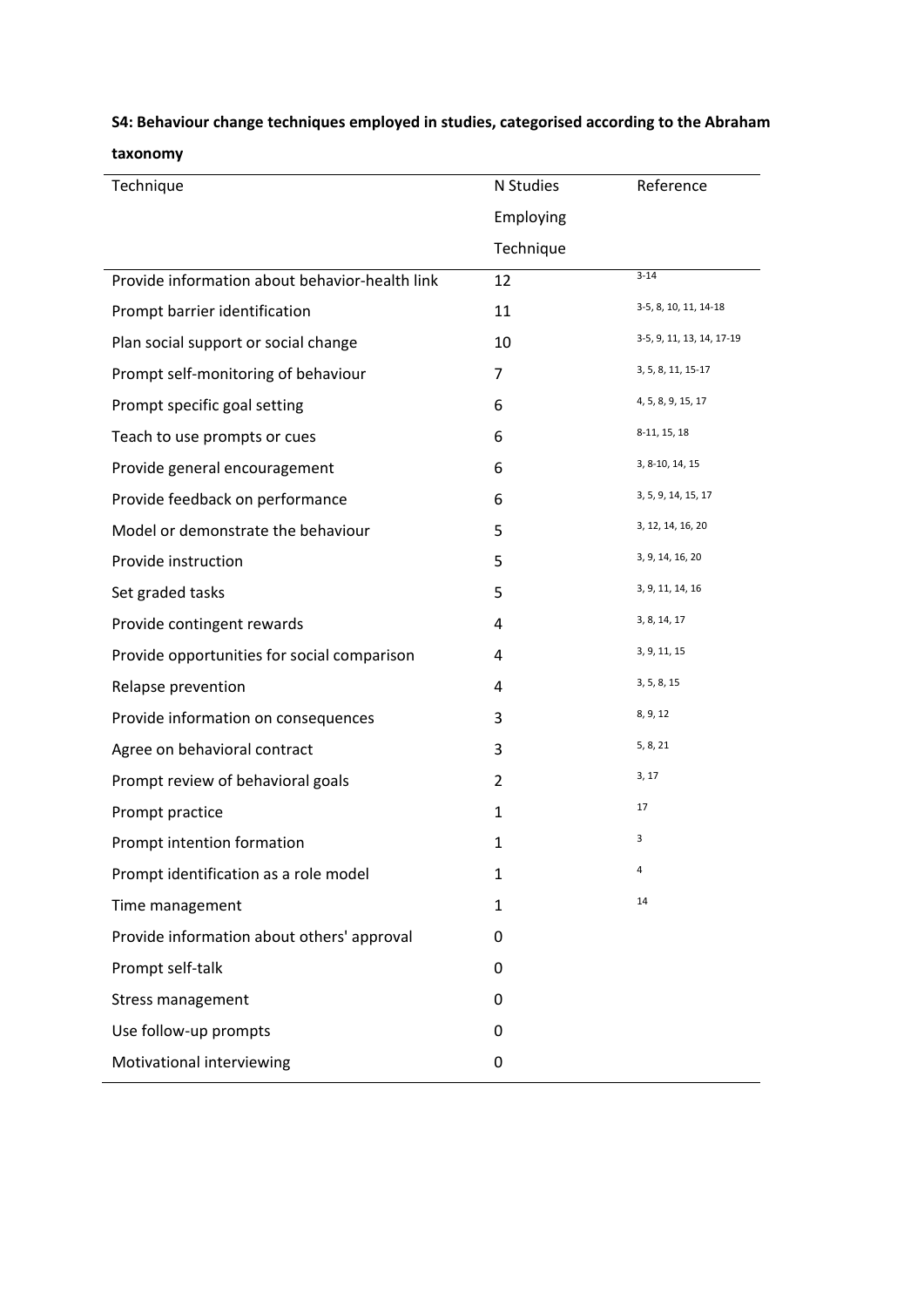#### **S5: References for supporting information**

1 Liberati A, Altman DG, Tetzlaff J, Mulrow C, Gotzsche PC, Ioannidis JP*, et al.* The PRISMA statement for reporting systematic reviews and meta‐analyses of studies that evaluate healthcare interventions: explanation and elaboration. *BMJ*. 2009; 339: b2700.

2 Abraham C, Michie S. A taxonomy of behavior change techniques used in interventions. *Health Psychol*. 2008; 27: 379‐87.

3 Baranowski T, Simons‐Morton B, Hooks P, Henske J, Tiernan K, Dunn JK*, et al.* A center‐based program for exercise change among black‐American families. *Health Educ Q*. 1990; 17: 179‐96.

4 Fahrenwald NL, Atwood JR, Walker SN, Johnson DR, Berg K. A randomized pilot test of 'Moms on the Move': A physical activity intervention for WIC mothers. *Annals of Behavioral Medicine*. 2004; 27: 82‐90.

5 Jacobs AD, Ammerman AS, Ennett ST, Campbell MK, Tawney KW, Aytur SA*, et al.* Effects of a tailored follow‐up intervention on health behaviors, beliefs, and attitudes. *J Womens Health (Larchmt)*. 2004; 13: 557‐68.

6 Lupton BS, Fonnebo V, Sogaard AJ, Finnmark Intervention S. The Finnmark Intervention Study: is it possible to change CVD risk factors by community‐based intervention in an Arctic village in crisis? *Scand J Public Health*. 2003; 31: 178‐86.

7 Lupton BS, Fonnebo V, Sogaard AJ, Langfeldt E. The Finnmark Intervention Study. Better health for the fishery population in an Arctic village in North Norway. *Scand J Prim Health Care*. 2002; 20: 213‐8.

8 Opdenacker J, Boen F, Vanden Auweele Y, De Bourdeaudhuij I. Effectiveness of a lifestyle physical activity intervention in a women's organization. *J Womens Health (Larchmt)*. 2008; 17: 413‐ 21.

9 Shirazi KK, Wallace LM, Niknami S, Hidarnia A, Torkaman G, Gilchrist M*, et al.* A home‐based, transtheoretical change model designed strength training intervention to increase exercise to prevent osteoporosis in Iranian women aged 40‐65 years: a randomized controlled trial. *Health Educ Res*. 2007; 22: 305‐17.

10 Speck BJ, Hines‐Martin V, Stetson BA, Looney SW. An environmental intervention aimed at increasing physical activity levels in low‐income women. *The Journal of cardiovascular nursing*. 2007; 22: 263‐71.

11 Chang MW, Nitzke S, Brown R. Design and outcomes of a Mothers In Motion behavioral intervention pilot study. *J Nutr Educ Behav*. 2010; 42: S11‐21.